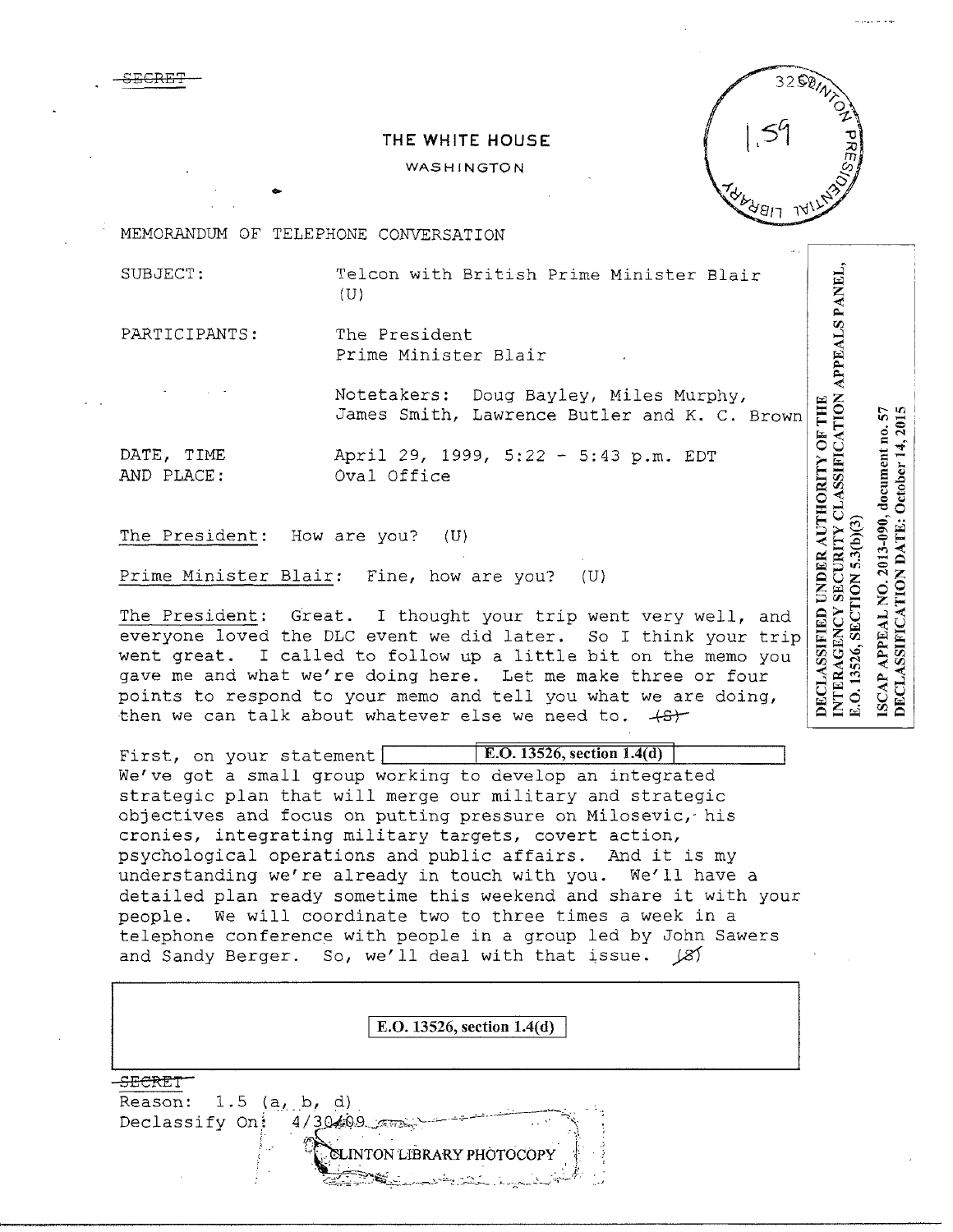affairs thing is in much better shape now; the war room you and I set up has a 24-hour capability and a rapid-response element, and I think Joe and Alistair are talking two or three times a day, including with the people in Brussels. I think that's good and we're trying to bring in the guy who used to work as my communications director to work our operation here for 30 days to make sure we've melded our political and diplomatic efforts together. On all those areas, we're doing pretty well.  $\cancel{81}$ 

Prime Minister Blair: That sounds great. (U)

The President: The last item you raised is the need to do joint planning on the ground force option. I personally believe it can be done under the umbrella of the assessment. As I told you, we're working with our guys; they're so afraid it will leak. We have to work through it, because there's no point in doing this in detail unless we know how it will mesh together. I will keep working on that, but I think we've made reasonable progress on what we discussed and I wanted to see where you are on that. *.k5J* 

E.O. 13526, section 1.4(d)

If he means we won't assassinate him or bomb him or extract him from Serbia, I think we can make that commitment. I don't think we can make a public commitment on war crimes, because that *is* an independent body. Louise Arbour is here, by the way.  $\sqrt{ST}$ 

I said we're cooperating with the tribunal, so that is a more difficult issue. He's looking for some assurance, but that's a pretty dicey thing. So, that's all I have to report. I do think Chernomyrdin has the bit in his teeth to do something, but whether he can, I don't know. They are very anxious to play a role in a diplomatic settlement and go in with their troops.<br>  $($ S $)$ 

SECRE'r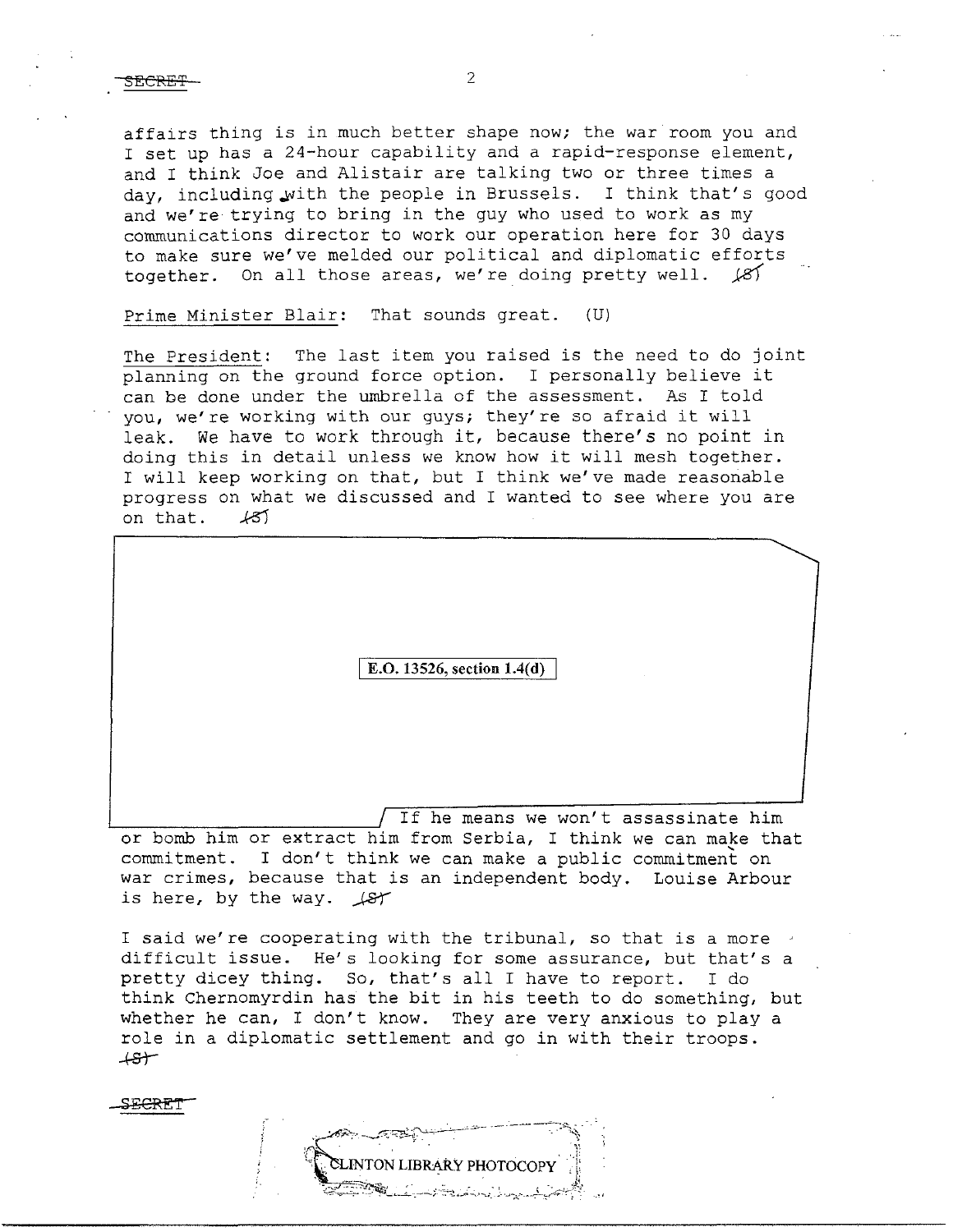One other point: the Russians might want to be in an area of Kosovo where the Serbs are dominant in population. I said I personally had no problems, as long as the Russians had a hard and fast commitment to protect the Kosovars. I had never discussed this with the American people, not one time, without saying that if the United States has a role, it will be providing protection to the Serb minority as well as the Kosovar/Albanian majority. (8)

The second thing  $-$  and Sandy raised the red flag on this  $-$ - I asked him to make it clear to Chernomyrdin that having Russians and Greeks, Ukrainians, or other Orthodox denominations could not become a de facto partition, because the EU has taken a strong position on this, as has the United States and as has NATO. As long as there's no partition, I think we could work that out. Basically, that's a read-out of what D'Alema said.  $187$ 

Prime Minister Blair: Right. That is very helpful, Bill. First, I think on the bit with the press side, and NATO and SHAPE working together, we have a lot of people working well with your people. That is working better and will get better still. On the military side, I think that is great, to help SACEUR with what he is doing. On the video conferencing, I think that's fine. The thing to do is have a constant updating of all the different issues so they know exactly where we are, feeding through the information we are getting to your guys, and vice versa.  $\leftarrow$ 

The President: I agree.  $\cancel{\cancel{\beta}}$ 

Prime Minister Blair: On the ground troop thing: I understand all the problems, and we don't want this to start running in the press and everything. We have done some work we are fairly confident of, and your guys will have to get in touch as you want, really.

## E.O. 13526, section 1.4(b)(d)

not to get caught by the winter.  $(y)$ 

3ECRE'f

So that is my only worry, is

The President: Yes, I'm watching the calendar pretty closely. We're back to the efficacy argument here. The public in America, in the latest survey yesterday, is against ground troops; it supports bombing, but doesn't think it will work. think whatever I decide is right, we can go forward with. I I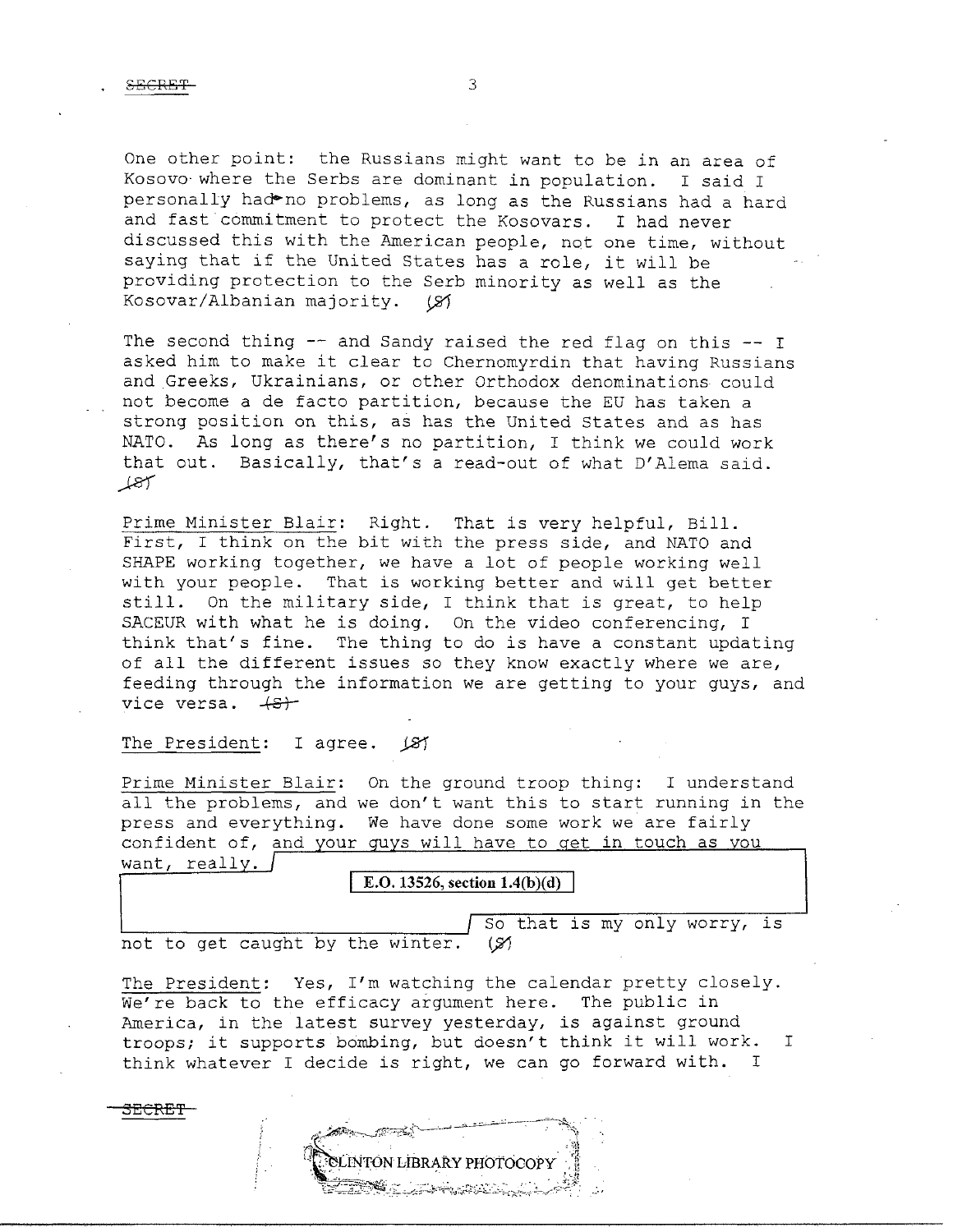$S_{\text{ECREF}}$  4

**SECRE'f** 

I think what we don't want to do is not do what we need to do in terms of planning. They're asking when this will be over. looked at the weather map and said, "May is better than April, and June is better than May, and July is better than June." That had the right effect. It wasn't lost on them, to talk about how the weather is getting better.  $(8)$ 

Prime Minister Blair: I think it is important, also.

|                         | E.O. 13526, section $1.4(b)(d)$ |  |
|-------------------------|---------------------------------|--|
| The President: Yes. (SY |                                 |  |
| Prime Minister Blair:   |                                 |  |

**E.O.** 13526, section 1.4(b)(d)

The President: I don't know. I just don't know. We have to wait and see. We may have to talk again before the weekend is over, when we see how he does. We'll have to wait and see. My guess is Milosevic will offer a little more tomorrow, but not enough, and then come back and say, "How about a pause in bombing?" He's still trying to stiff the Alliance.  $\sqrt{ST}$ 

I want you to think about two things with your planners, if you've got a pretty good military plan now on the ground troop option. There are two things. Life is not perfect, but I basically had three objectives going in: one is to win in Kosovo, to have the people come back to a protected area and give them autonomy and then to have the larger approach to southeastern Europe that we discussed.  $\angle 8$ 

The second thing is, to get from beginning to end with the NATO alliance intact. When you think about it, this is the first thing NATO has had to do in 50 years. In Bosnia, we had a lot of help on the ground from Croatian and Muslim forces; we didn't have to do as much as we do here. 481

The third thing is, I was so happy about Chernomyrdin being back in harness. In talking to all our people, I've said that I want this to come out in a way that enhances Russia's diplomatic role and strategic partnership with us. That would be a real boost

**CLINTON LIBRARY PHOTOCOPY**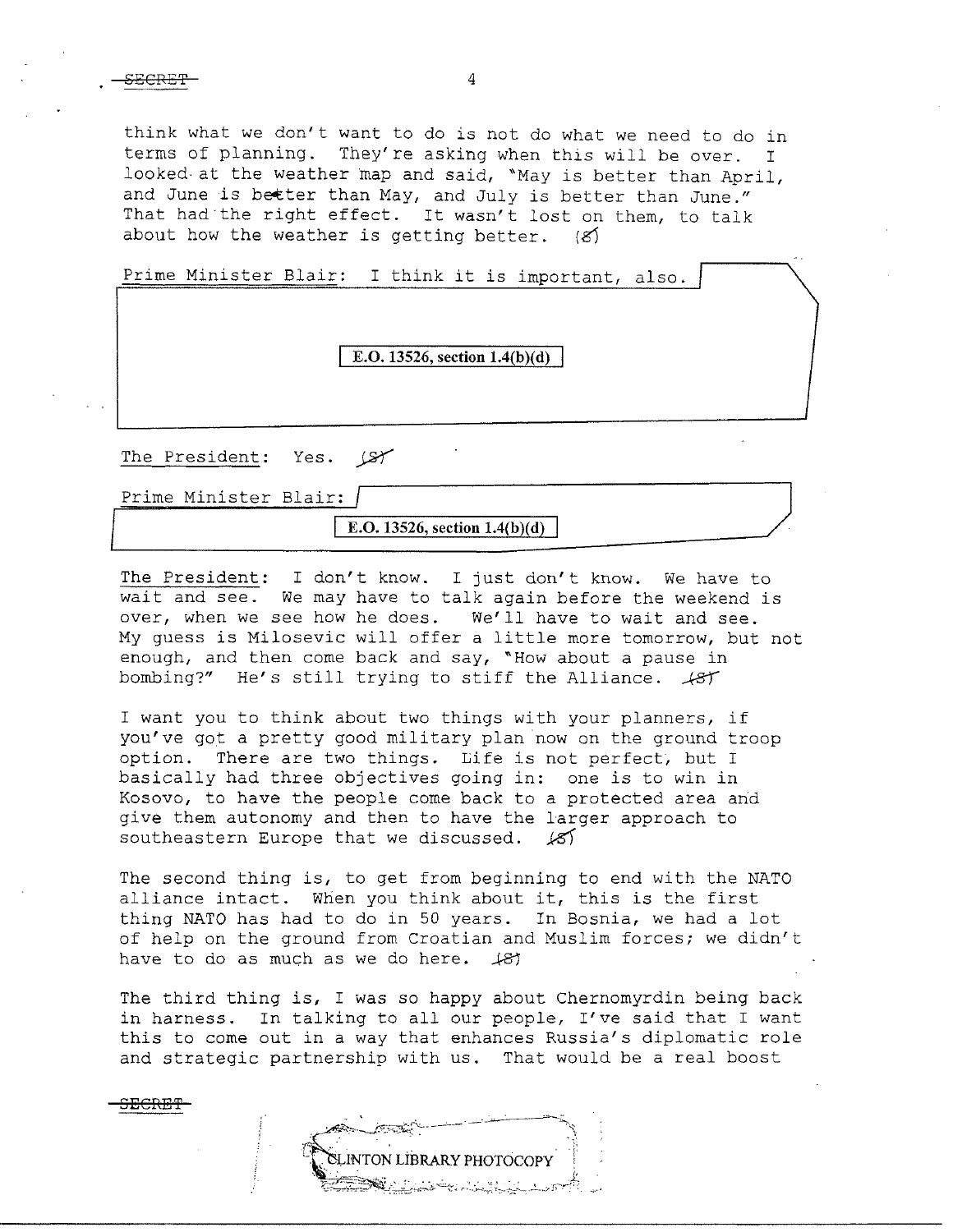to the forces of progress and those who want a partnership with us, rather than those who want to go off by themselves angry, hurt and humiliated.  $\cancel{\mathcal{Z}}$ 

One thing you need to have your best Russia people dealing with: if it comes to a troop option, what the hell are we going to do with Russia if it leads to the collapse of our relationship.

I E.O. **13526, section 1.4(d)** 

Prime Minister Blair: My view on this is,

....

E.O.  $13526$ , section  $1.4(b)(d)$ 

The President: I agree with that. How about Ireland? Where are you?  $Her$ 

Prime Minister Blair:

**E.O. 13526, section 1.4(b)(d)** 

The President: Do you think the IRA has decided they are never going to decommission? *JWY* 

| Prime Minister Blair: |                                    |  |
|-----------------------|------------------------------------|--|
|                       | $  E.O. 13526$ , section 1.4(b)(d) |  |

ON LIBRARY

SECRET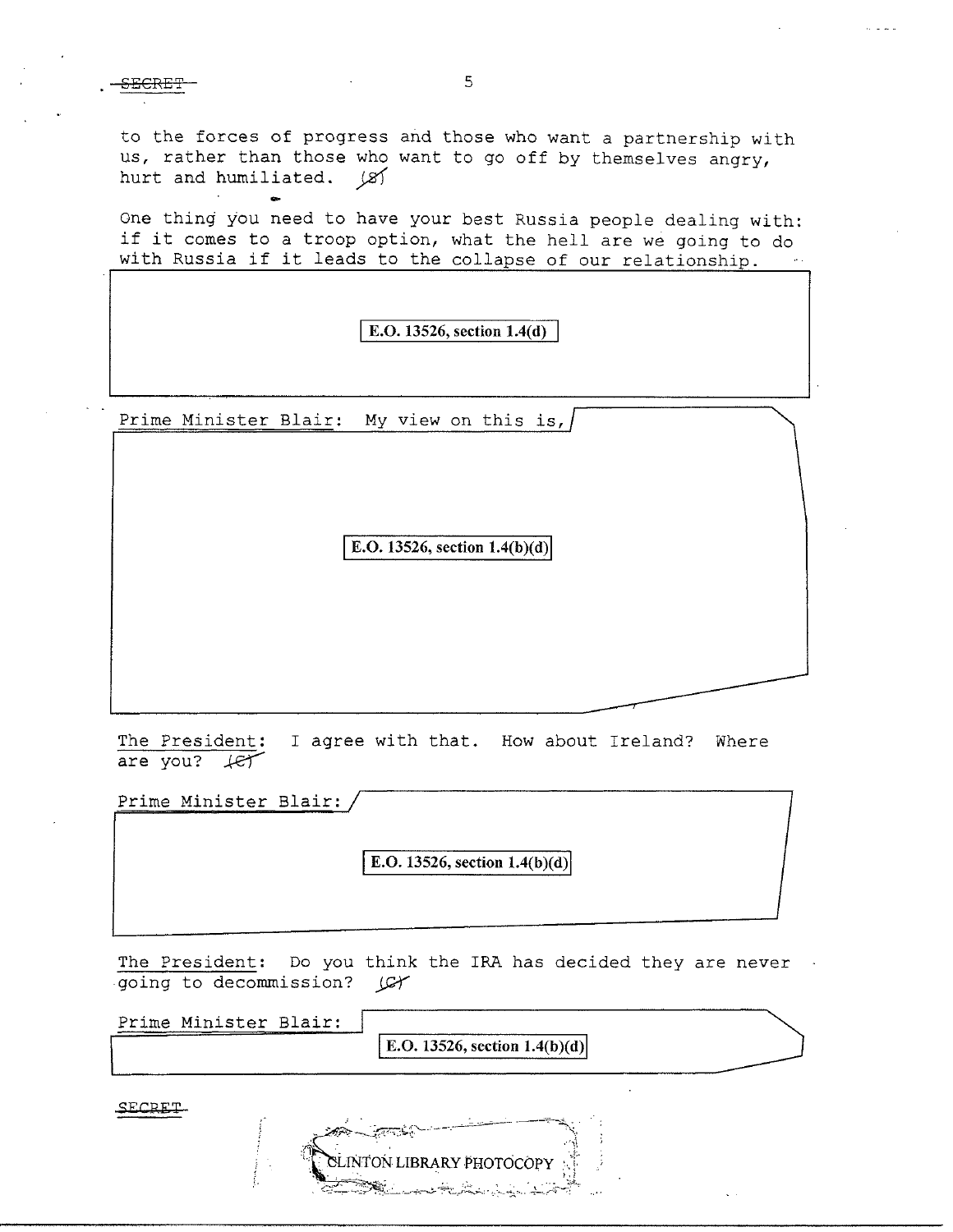**I E.O.** 13526, section 1.4(b)(d)

The poll shows more people are in favor of the Good Friday agreement than at the time of the referendum. People just want this damn thing to happen. *Ley* 

The President: They're tired of screwing with it, aren't they?  $7.4$ 

Prime Minister Blair:

Anyway, we will keep on it. I think the next two weeks is pretty crucial and I am just thinking about what big thing we can do. I am going to Macedonia and Romania for a few days next week to visit our troops and also to address the Romanians. When I come back, I will do a couple of days on the Irish thing. *jet* 

The President: Great. I go to Germany next week. Germany is the one country where we have people flying and doing humanitarian operations and there are refugees, and Schroeder has the EU Presidency. My guys asked me not to go down to Aviano because it would be too disruptive, so I'll honor that.  $187$ 

Prime Minister Blair: Yes, I think Germany *is* just the right place to go next week. If you give a message of public support, it will be very important.  $\beta$ 

The President: Yes, He's been good to stay with us. There's a big article in the paper today, "Germans Seek to Separate Serb Leader From Support." It's in The New York Times. I can't tell, but it looks like they're trying to set him up for war crimes. I want to talk to Gerhard about it. I'll have somebody fax that to you. *k21* 

Prime Minister Blair: Okay. Just before we go. Three things our people should think about.



I

I